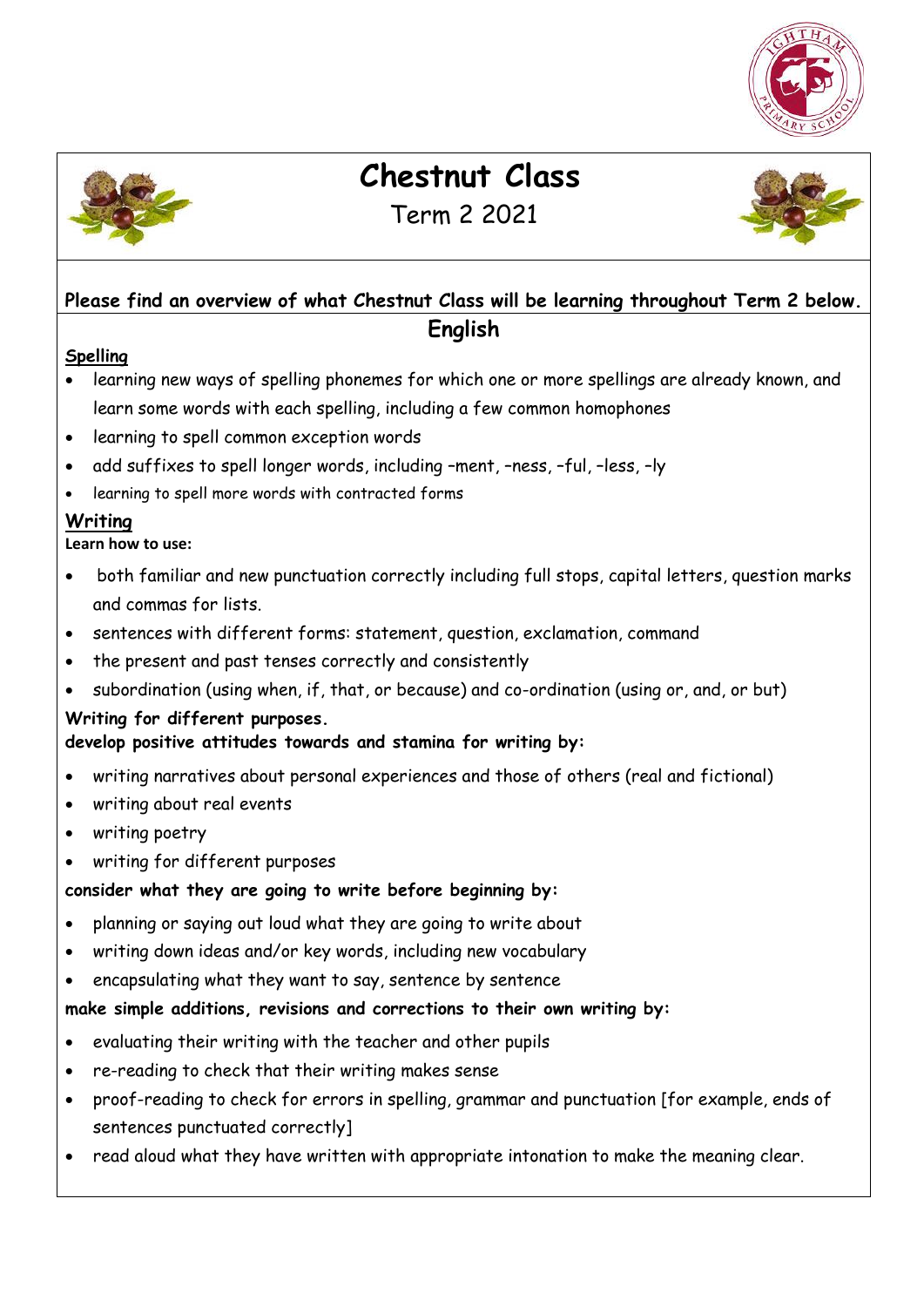#### **Handwriting**

- form lower-case letters of the correct size relative to one another
- start using some of the diagonal and horizontal strokes needed to join letters
- write capital letters and digits of the correct size and orientation
- use spacing between words that reflects the size of the letters.

### **Reading**

- read words containing common suffixes
- read further common exception words, noting unusual correspondences between spelling and sound and where these occur in the word
- read most words quickly and accurately, without overt sounding and blending, when they have been frequently encountered
- re-read books to build up their fluency and confidence in word reading.
- discussing and clarifying the meanings of words, linking new meanings to known vocabulary
- discussing their favourite words and phrases
- being introduced to non-fiction books that are structured in different ways
- drawing on what they already know or on background information and vocabulary provided by the teacher
- checking that the text makes sense to them as they read and correcting inaccurate reading
- making inferences on the basis of what is being said and done
- answering and asking questions
- predicting what might happen on the basis of what has been read so far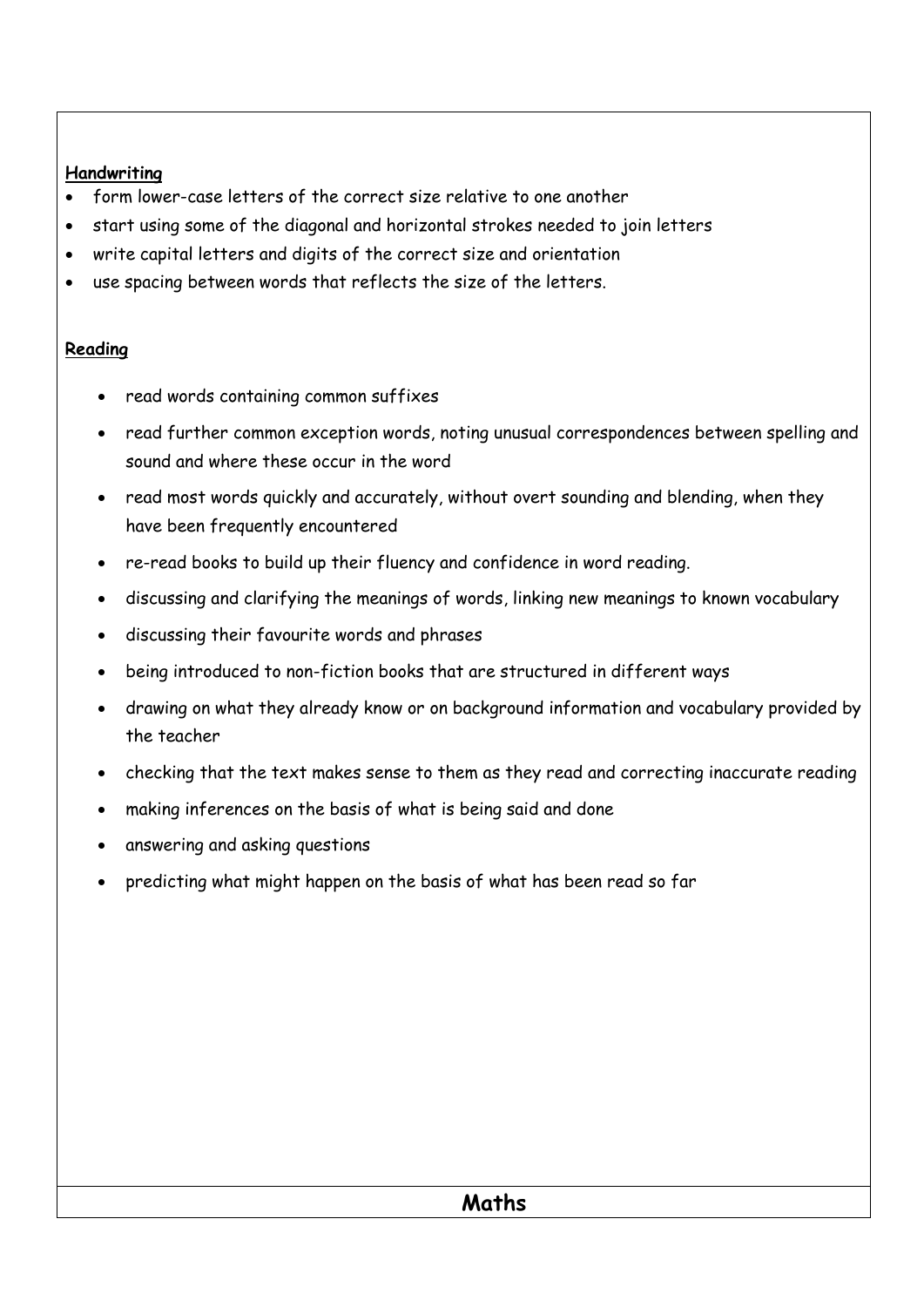- count in steps of 2, 3, and 5 from 0, and in tens from any number, forward and backward
- recall and use addition and subtraction facts to 20 fluently
- derive and use related facts up to 100
- 10, 2, 5 and 3 times tables
- add and subtract numbers using concrete objects, pictorial representations, and mentally, including:
- a two-digit number and ones
- a two-digit number and tens
- two two-digit numbers
- adding three one-digit numbers
- show that addition of two numbers can be done in any order (commutative) and subtraction of one number from another cannot
- solve problems with addition and subtraction
- recognise and use the inverse relationship between addition and subtraction and use this to check calculations and solve missing number problems.

## **Science – Uses of Everyday Materials**

This unit will enable the children to:

- identify and compare the suitability of a variety of everyday materials, including wood, metal, plastic, glass, brick, rock, paper and cardboard for particular uses
- find out how the shapes of solid objects made from some materials can be changed by squashing, bending, twisting and stretching.